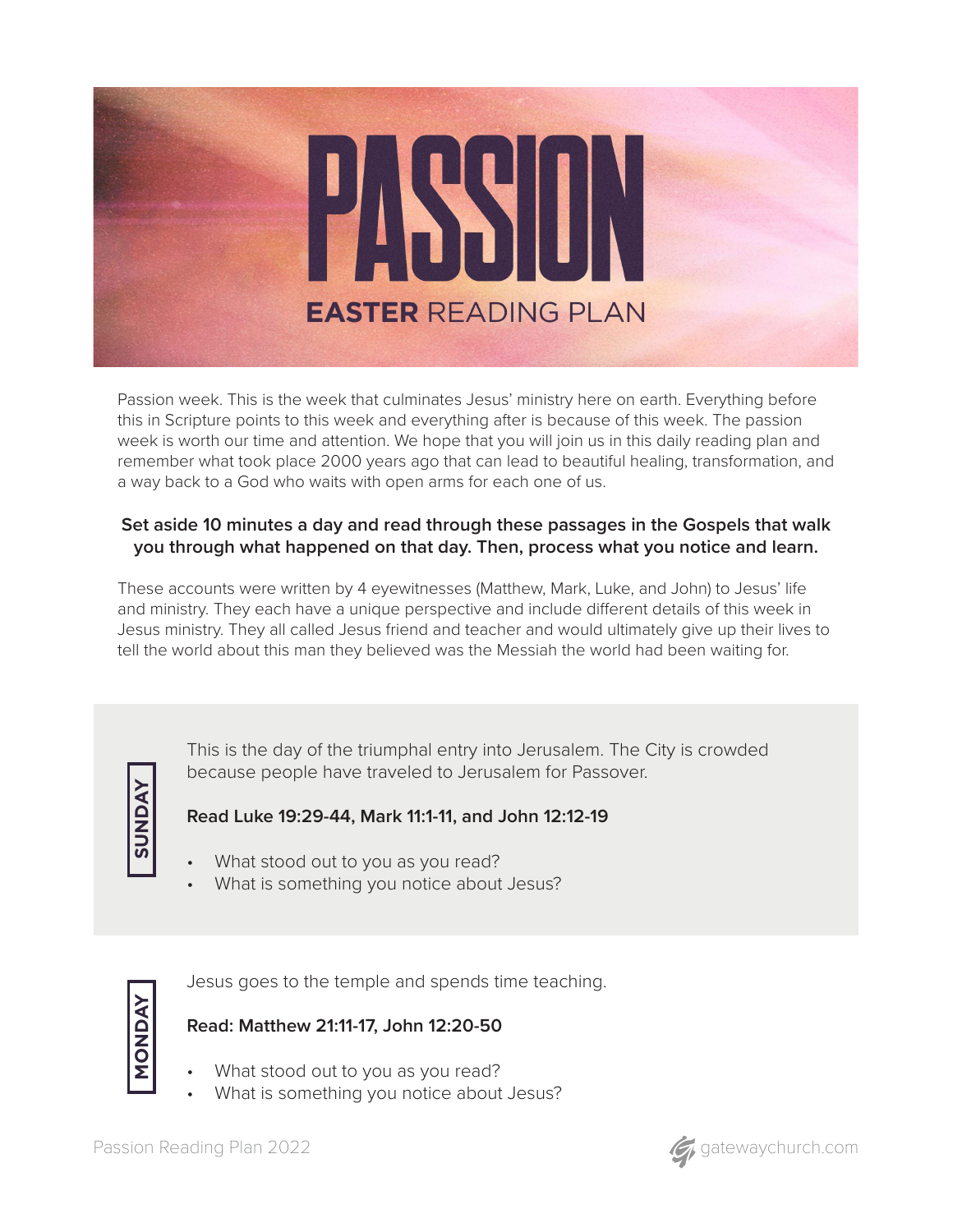This is Jesus' last day of teaching publicly.

# **Read: Mark 11:20-25, Mark 12:1-44, Matthew 23:1-39**

- What stood out to you as you read?
- What is something you notice about Jesus?

*Extra reading for today: Extended teaching Jesus did on Tuesday afternoon/evening (Matthew 24:1-25:46)*

WEDNESDAY **WEDNESDAY**

There isn't a record of what Jesus did on this day besides attending this dinner. Most scholars agree that after 2 full days he probably rested in preparation for Passover and what was to come.

#### **Read: Matthew 26:1-16**

- What stood out to you as you read?
- What is your relationship with rest like?
- What might you learn from Jesus here?

**THURSDAY**THURSDAY This is the day of what we call The Last Supper. Jesus spends time with his closest disciples teaching them & trying to prepare them for what was to come.

Read: Luke 22:7-16, John 13:1-38, Luke 22:17-20, Matthew 26:36-46

What stood out to you as you read? What do you learn about God's character (through observing Jesus)? What is something you learn about humanity through Jesus teaching?

*Extra reading for today: Extended teaching Jesus did John 14:1-17:26*